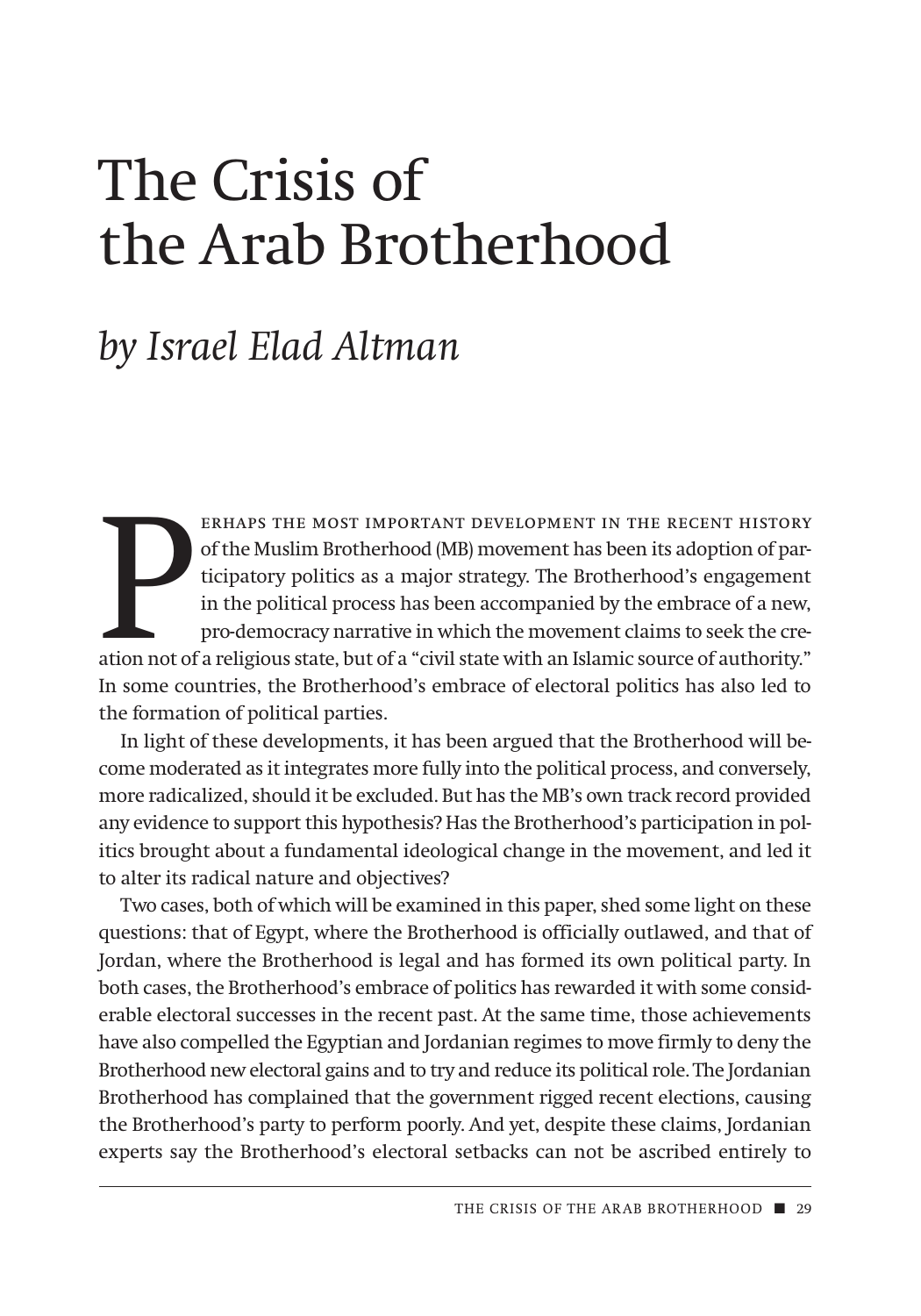governmental manipulation alone. Instead, it seems that the Brotherhood has not been able to persuade the masses of its ideological agenda.

Meanwhile, Hamas's victory in the January 2006 legislative elections didn't help the group accompish its own professed goals of liberating and Islamizing Palestine. Instead, Hamas ended up politically isolated in Gaza. Moreover, in Morocco, the Brotherhood-inspired Justice and Development Party did not perform as well as expected in the legislative elections of September 2007, which were relatively free and fair compared to elections in other Arab countries.

All of this suggests that the Brotherhood's political strategy has recently come up against some genuine limits—including limits imposed not only by states to curb the MB's political ascendancy, but also limits to the Brotherhood's own ability to mobilize voters on the basis of its slogan "Islam is the solution." The more the MB has advanced in the polls, and the more the possibility of its assuming power loomed on the horizon, the more the movement was expected, at home and abroad, to offer pragmatic solutions to people's problems and to make the sort of compromises required of political parties in a pluralistic political order. But the Brotherhood has not met those expectations, and as a result, has suffered in the political arena in recent times.

It appears, then, as the Egyptian analyst Khalil al-Anani has recently put it, $<sup>1</sup>$  that</sup> "the Islamist Spring" may well be coming to a close. But if the MB's political strategy has reached a dead end, what will its various branches choose to do now and in the future? Hamas provided one response to this dilemma when it took over Gaza by force. That response may well be a model that other Brotherhood branches will follow in the future. On the other end of the spectrum, however, is the example offered by the Islamic AKP (Justice and Development Party) in Turkey, which won victories in the 2002 and 2007 legislative elections—but only after distancing itself from traditional Brotherhood ideology. This achievement suggests that an Islamic political party can assume power and keep it in a civil state, so long as it is willing to accept the sovereignty of that political order and reject the ideological objectives of establishing an Islamic state. But is the MB at large willing to take this step? On this question, the views of the Brotherhood regarding the AKP's model and success are especially revealing, and will also be examined in this paper.

## Between Dawa and Siyasah

The Brotherhood was founded with the expressed purpose of establishing the sovereignty of *sharia* (Islamic law), uniting Muslim lands, liberating them from all foreign presence, and eventually spreading Islam worldwide. Over the course of its history, the MB has pursued these objectives in a variety of ways—including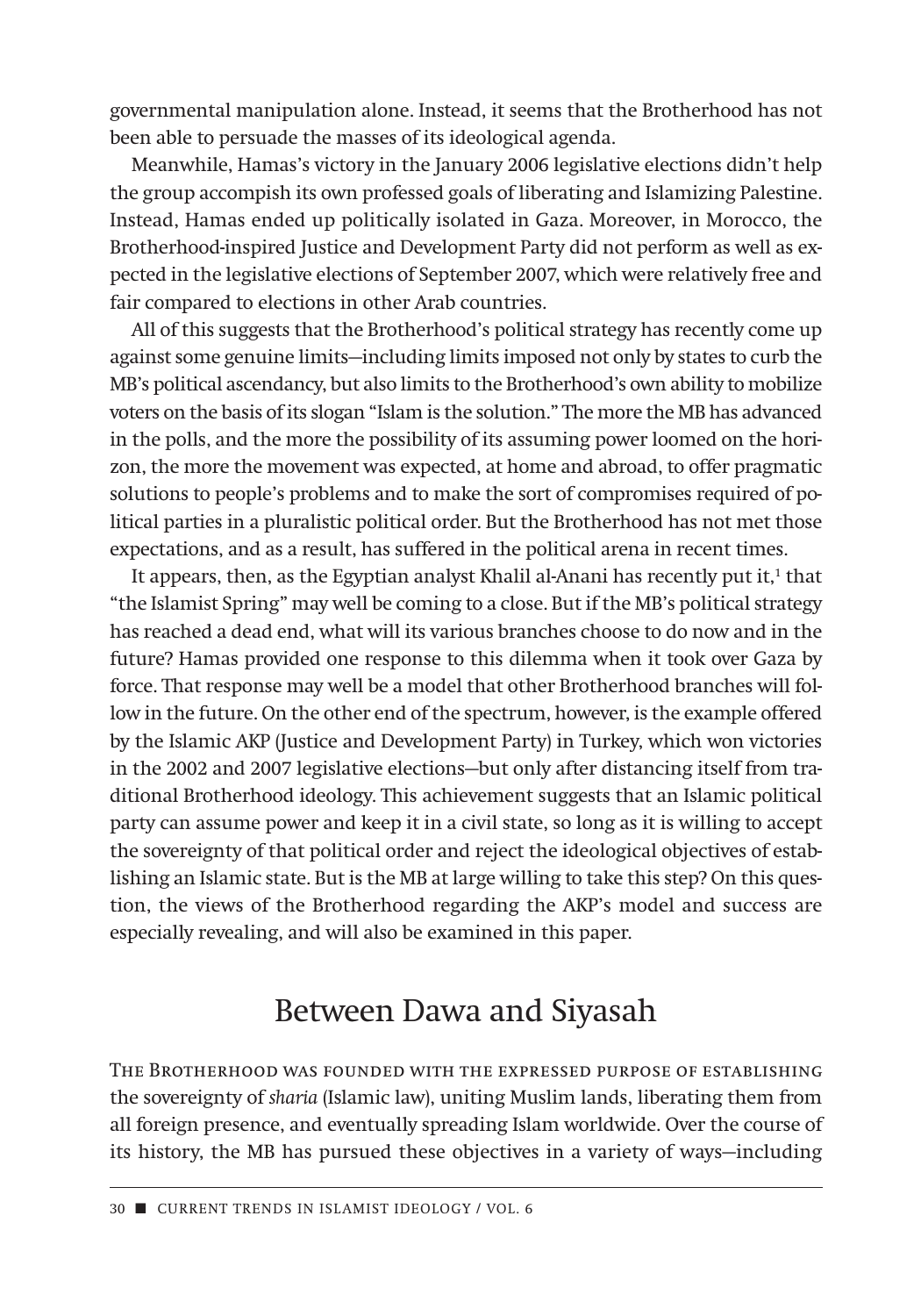through jihad, but primarily, and especially since the period of repression it experienced during Nasser's reign in Egypt, through *dawa*, or missionary and social activities. When the Brotherhood chose to engage in the political and electoral process, it conceived of this new political approach not as replacement for *dawa*, but as a supplement or extension of its established activities, including its efforts to establish the Islamic state. As such, MB organizations as a whole have not abandoned their founding principles and transformed themselves into civil political movements that accept the separation of religion from politics and the sovereignty of the nation state.

It is important to understand the relationship between *dawa* and politics (*siyasah*) in Brotherhood organizations. In politics, the Brotherhood may claim to seek the creation of a civil state. But at the level of *dawa,* the MB doesn't make compromises with its basic ideological objectives, because divine truth, as it see it, cannot be subject to political negotiation. The Brotherhood's political activities are meant to advance the Islamizing objectives of the Brotherhood as a *dawa* movement.

MB political parties in Arab countries are, organizationally speaking, not separate from the *dawa* organization. This is so even in Morocco, where the Brotherhood's political party—the Justice and Development Party (Hizb al-Adalah wal-Tanmiyah)—is widely regarded as having gone further than other MB parties in distancing itself from the *dawa* organization and the revivalist movement from which it sprang, the "Monotheism and Reform Movement" (Harakat al-Tawhid wal*-*Islah)*.* 2

In many ways, the two strategies of *dawa* and *siyasah* are contradictory and inevitably produce deep ambiguities in the Brotherhood's ideological message. For example, as a *dawa* movement, the Brotherhood calls for the implementation of *sharia* and the establishment of an Islamic state, and cannot accept non-Muslims as citizens fully equal to Muslims, which should be a *sine qua non* for a civil political party. Moreover, engagement in political activity and elections requires dialogue and partnership with other political forces, including with ideological rivals. As such, the Brotherhood's political activities have sometimes found themselves in conflict with the message of the *dawa*. These tensions have given rise to the famous "grey zones"—the ambiguous positions on ideological and political issues that provide key benchmarks for gauging an organization's commitment to democratic and pluralistic values.

## A Civil or Sharia State?

Since the beginning of the Egyptian Brotherhood's involvement in electoral politics in the 1980s, its public statements have emphasized its commitment to promoting democracy, freedom, justice, human rights, and common citizenship for members of religious minorities. The Brotherhood's participation in politics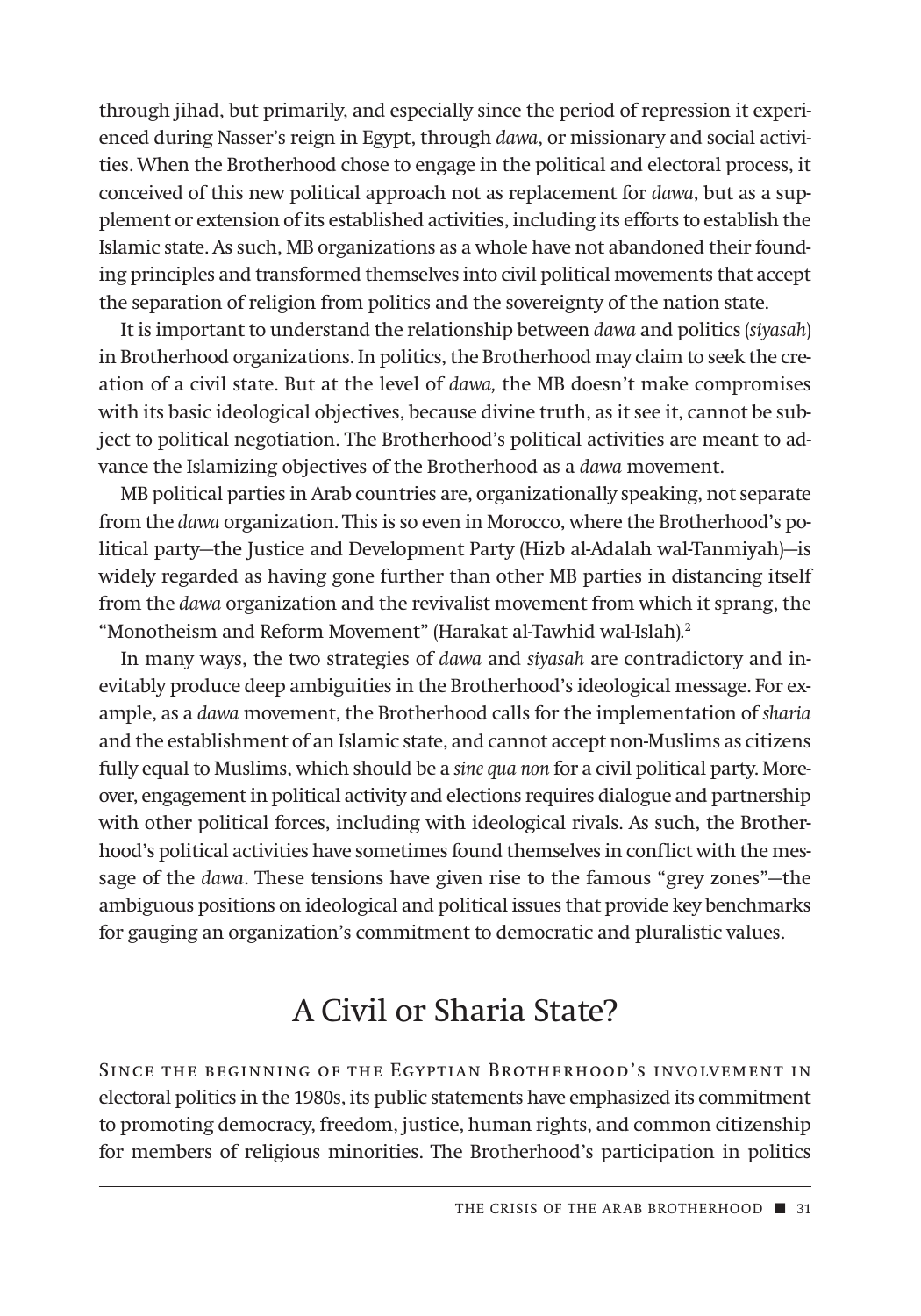has also created a felt need within the movement's ranks to form a political party.

The Egyptian Brothers most in favor of establishing a political party belong to the "second generation" or "middle generation" (*jil al-wasat*). These men, many of whom were activists in Islamist student organizations in the 1970s, are skilled and politically savvy, and more interested in political work than in *dawa.* Some of these activists have advocated setting up a party *alongside*the Brotherhood's *dawa* structure, while others have suggested that the Brotherhood *transform* itself entirely into a political party. Today, the Egyptian Brotherhood's discourse is abuzz with discussion about the future Brotherhood party, which is often described as "a civil party with a religious source of authority" (*marja'iyyah*).

Contemporary Islamist writers ordinarily describe this concept of a "civil state with an Islamic source of authority" as an alternative to the traditional Brotherhood concept of a state operating on the principle of divine rule (*hakimiyyah*), which requires the full implementation of *sharia*. But while the Egyptian Brotherhood gives lip service to the creation of a civil party and a civil state, it continues to adhere as an organization to the principle of *hakimiyyah*. It regards itself as a comprehensive movement that combines religion and the state and seeks to implement *sharia* in all aspects of human activity.

The Brotherhood's mission statement, which is permanently posted on its official Arabic-language website,<sup>3</sup> defines the Brotherhood as a Muslim community (*jama'ah*) that preaches for and demands the rule of Allah's law (*tahkim shar' allah*). It recapitulates the Brotherhood creed first formulated at its fifth conference (January 1939) that declares that Islam is a complete and total system and is the final arbiter of life in all its aspects, in all nations and in all times.<sup>4</sup> The "Reform Initiative," which the Brotherhood launched in March 2004, states clearly that the ultimate goal of Islamic reform is the implementation of *sharia*. It also says:

We have a clear mission—to implement Allah's law, on the basis of our belief that that it is the real, effective way out of all our problems—domestic or external, political, economic, social or cultural. That is to be achieved by forming the Muslim individual, the Muslim home, the Muslim government, and the state which will lead the Islamic states, reunite the scattered Muslims, restore their glory, retrieve for them their lost lands and stolen homelands, and carry the banner of the call to Allah in order to bless the world with Islam's teachings.<sup>5</sup>

In the Egyptian context, even the most ardent advocates of the *siyasah* strategy have neither accepted the separation of religion and state, nor abandoned the principle that Islam is both religion and state (*din wa-dawlah*). These advocates also uphold the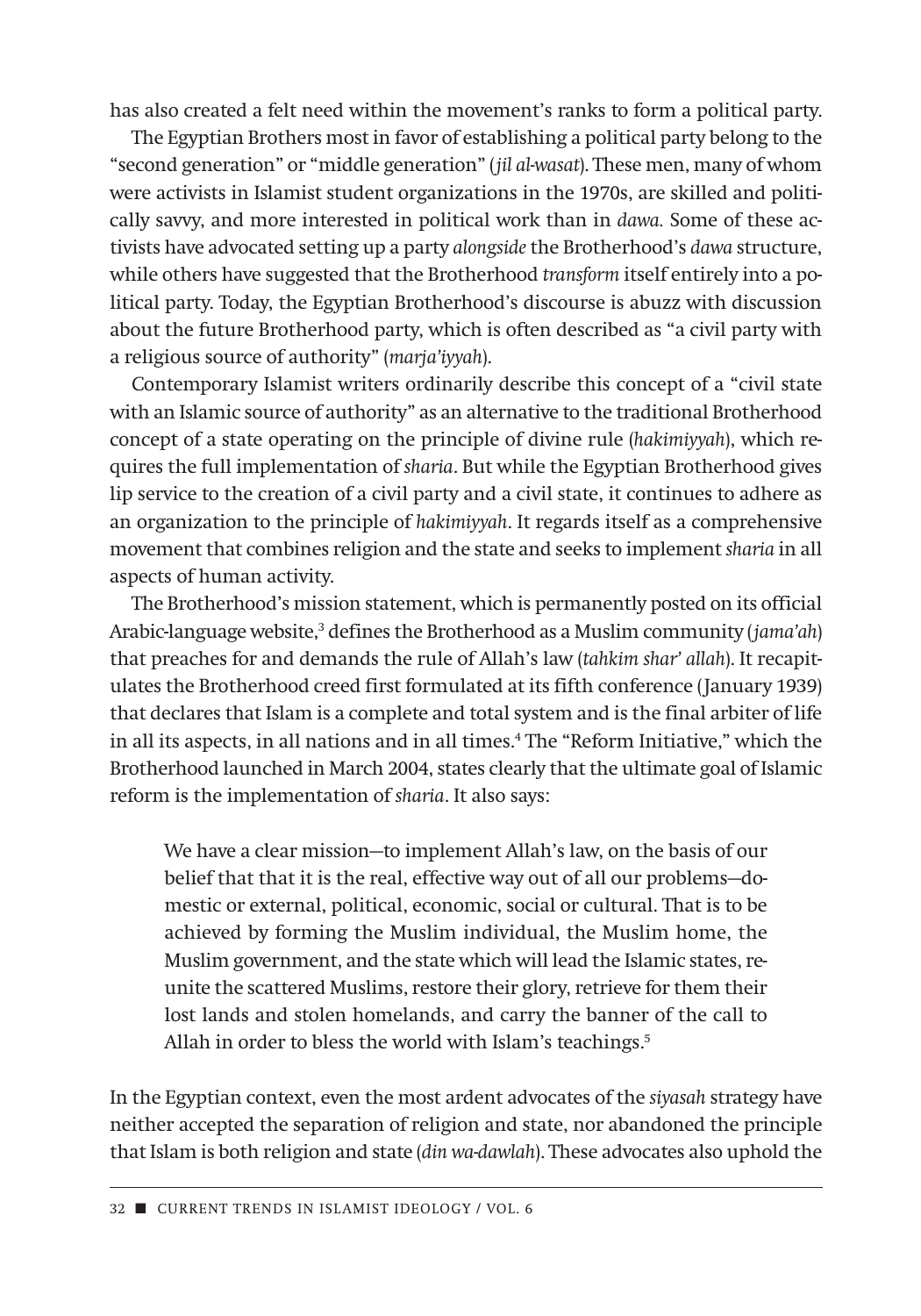Brotherhood's identity as a religious *dawa* movement that is committed to Islam's total and universal nature. Thus, according to Abd al-Mun'im Abu al-Futuh, one of the most outspoken "second generation" advocates of the political strategy, the most important achievement of the Brotherhood has been its success in spreading the concept of a universal and comprehensive Islam and of the inseparability of state and religion.6 Issam al-Aryan, another prominent second generation leader and promoter of the *siyasah* strategy, defined the Brotherhood's objective as:

the construction of a total revival on the foundations and principles of Islam, which begins with reforming the Muslim individual, the Muslim home and the Muslim society, continues with reforming government and restoring the international entity [*al-kiyan al-duwali*] of the Islamic nation, and ends with being the masters of the world [*ustadhiyat al-'alam*] through guidance and preaching [*bil-hidayah wal-irshad wal-dawa*]*.* 7

This concept, that the Brotherhood is a *guide* to society, obviously does not conform to the idea of a civil party, one among many that compete with one another without claiming possession of the absolute truth or pretending to guide the others. Neither is the Islamic concept of the "Guide" as the title of the Brotherhood's leader indicative of a democratic organization. The Brotherhood has, therefore, made it a point to refer to its leader as the "Chairman of the MB group" on its English-language website, to his deputy as the "Deputy Chairman" and so forth. On the Brotherhood's Arabic-language sites and in its publications, however, the leader is still the "General Guide" (*al-Murshid al-'Aamm*), the organization's highest institution is the "Guidance Bureau" (*Maktab al-Irshad*)*,* etc.

Far from regarding itself as one political actor among many, the Brotherhood views itself as speaking for Islam. The Brotherhood's claim to be the true representative of Islam is reflected in its electoral slogan, "Islam is the Solution" (*al-Islam huwa al-hal*)*.* The slogan has been sharply criticized, but the Brotherhood has refused to give it up. The MB believes their movement represents the real and true Islamic community. That is why the Brotherhood would not transform itself into a political party: if Islam is comprehensive, and the MB is Islam, then it cannot be reduced to a political party.

## The Egyptian MB Party's Program

In 2006 the Egyptian Brotherhood made several public relations mistakes—including the display of force by MB students performing martial arts in al-Azhar University (10 December 2006)—that hurt its efforts to project itself as a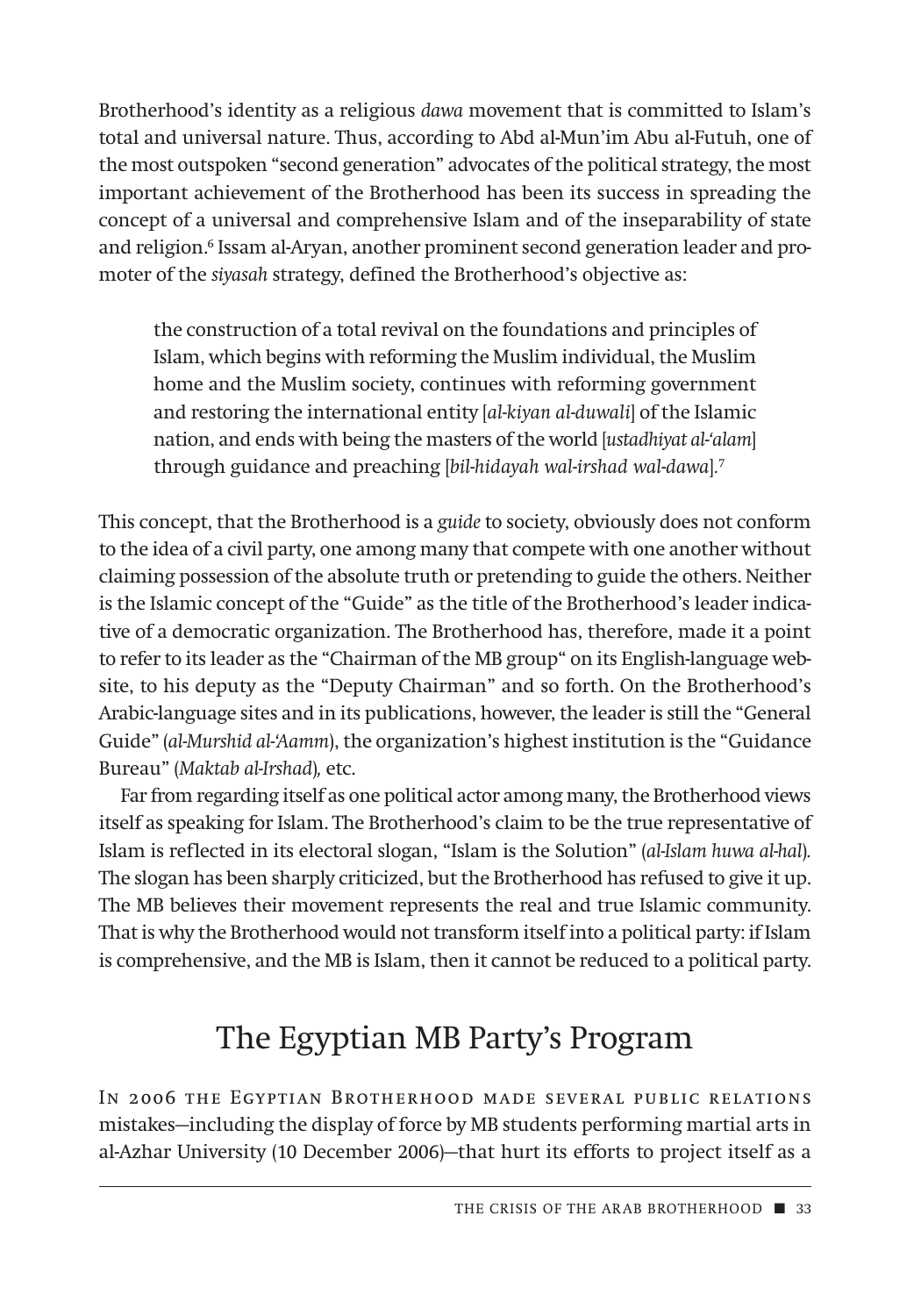nonviolent, civil movement. These mistakes, in turn, helped the regime paint the Brotherhood as a violent movement that poses a threat to Egypt's national security. Facing the regime's pressure and wanting to improve its image and acquire legitimacy as a civil movement seeking democratic reform, the MB started in early 2007 to focus public attention on its future political party and its program. The Brotherhood announced that it had decided to establish a party and was on the verge of publishing the party's program. Although this party has not been established and its official program has not been published, unofficial draft texts of its platform not formally endorsed by the Brotherhood—have been circulated and have aroused public debate.

The unofficial texts not only support the supremacy of *sharia* in the Brotherhood's future state, but also institutionalize it. Thus, the future party seeks to implement "the authority of Islamic Sharia" (*marja'iyyat al-shari'ah al-Islamiyyah*) in the following manner:8

- The legislative branch should consult an assembly of religious scholars. The president of the state must also consult this assembly of religious scholars whenever he issues decisions that have legal power.
- Whenever there is a definitive *sharia* ruling, backed by a definite holy text (*nass*)*,* the legislative branch has no authority to legislate differently. When a clear holy text is not available, the position of the assembly of scholars can be put to vote in the legislative branch. Rejecting that position requires an absolute majority of the members of the legislative branch.
- The assembly of religious scholars should be elected by religious scholars, and enjoy total freedom from the executive branch.

The Brotherhood thus seeks to institutionalize *sharia* rule by establishing its own version of the radical Shia concept of "rule of the jurist."

The draft program further says that the state has *fundamental religious functions*, as it is responsible for protecting and defending Islam. Those religious functions are represented by the head of state, and consequently *the head of state must be a Muslim.* That is also so because decisions on matters of war are *sharia* decisions, requiring that whoever makes them will be a Muslim. (Other drafts have specifically stated that the president must be a Muslim male*.* <sup>9</sup> ) The draft declared as well, however, that the state will be based on the principle of citizenship (*muwatanah*), that all citizens will have equal rights and obligations, and that "the woman will enjoy all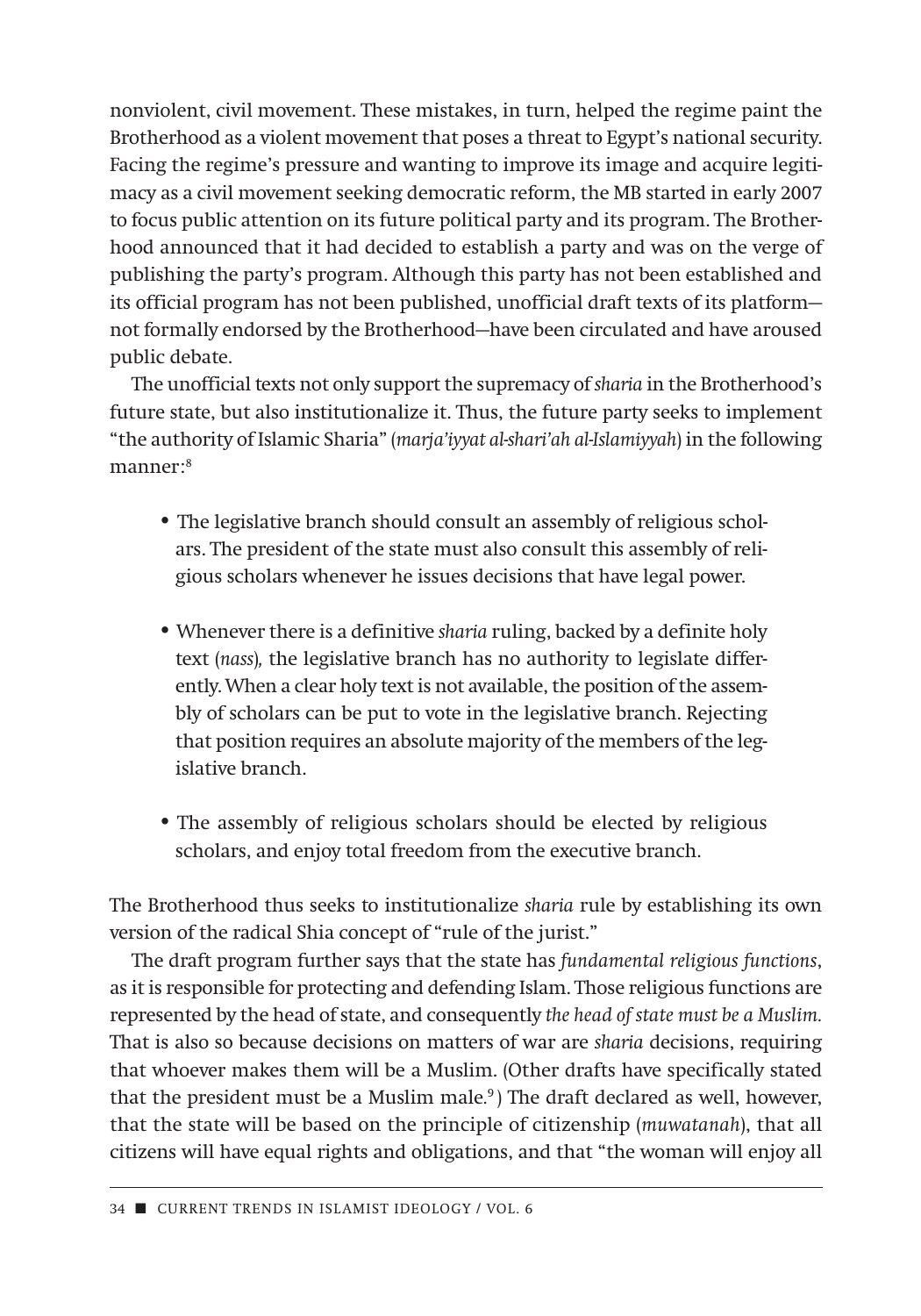her rights, to be practiced in conformity with the fundamental values of society."

How does the MB square the equality of all citizens with the exclusion of non-Muslims and women from the top state position? What are "the fundamental values of society" that govern women rights, and who defines them? Those and similar questions emerged following the appearance of the drafts. First Deputy General Guide Muhammad Habib clarified what he described as the Brotherhood's "red lines" on these issues: Copts and women, he stressed, cannot be the head of state.10 Moreover, the Brotherhood's leadership rejected a proposal to insert wording into the draft that presented the authority of *sharia* as reflecting the people's, rather than the divine, will. The rejected formulation stated: "The authority of the Islamic *sharia* is a constitutional principle chosen by the nation by its free will…. That authority is not imposed on the nation, and becomes an authority only due to the nation's choice."11

On all of these issues, the draft program met with harsh criticism, including from within the MB itself. In defense of the draft, Abd al-Futuh argued that any misunderstanding resulted simply from "mistaken phrasing," and that the assembly of religious scholars would be a consultative body only and that a woman could be the head of state. He did not say, however, that a non-Muslim could be head of state.<sup>12</sup>

#### The Brotherhood in Face of a Political Crisis

Since the November 2005 legislative elections, the Egyptian government has undertaken a series of measures that have aimed to deny the Brotherhood any political role. Those measures have included large-scale and ongoing arrests that have targeted, among others, top MB leaders; the use of military courts; a crackdown on the Brotherhood's financial infrastructure; and constitutional amendments, adopted in March 2007, designed to undercut the Brotherhood's electoral activity. As a consequence of these actions, not one Brotherhood-supported candidate was elected in the Majlis al-Shura (Consultative Council) elections of June 2007.

As the government has imposed these constraints, the Brotherhood's political strategies have come under increasing criticism from within both the Islamist movement and the Brotherhood itself. In early 2007, Ali Abd al-Hafiz of Asyut University led a group of Brotherhood members out of the organization, and formed what he called "the Alternative Trend" (*al-Tayar al-Badil*)*.* He called on the Brotherhood to separate itself entirely from the political realm, arguing that one cannot claim to be a religious and moral guide to society while, at the same time, competing in elections against those one pretends to guide.<sup>13</sup>

In January 2007, Abdullah al-Nafisi, a former Brotherhood member and renowned Islamist scholar, went even further. He argued that the Brotherhood's political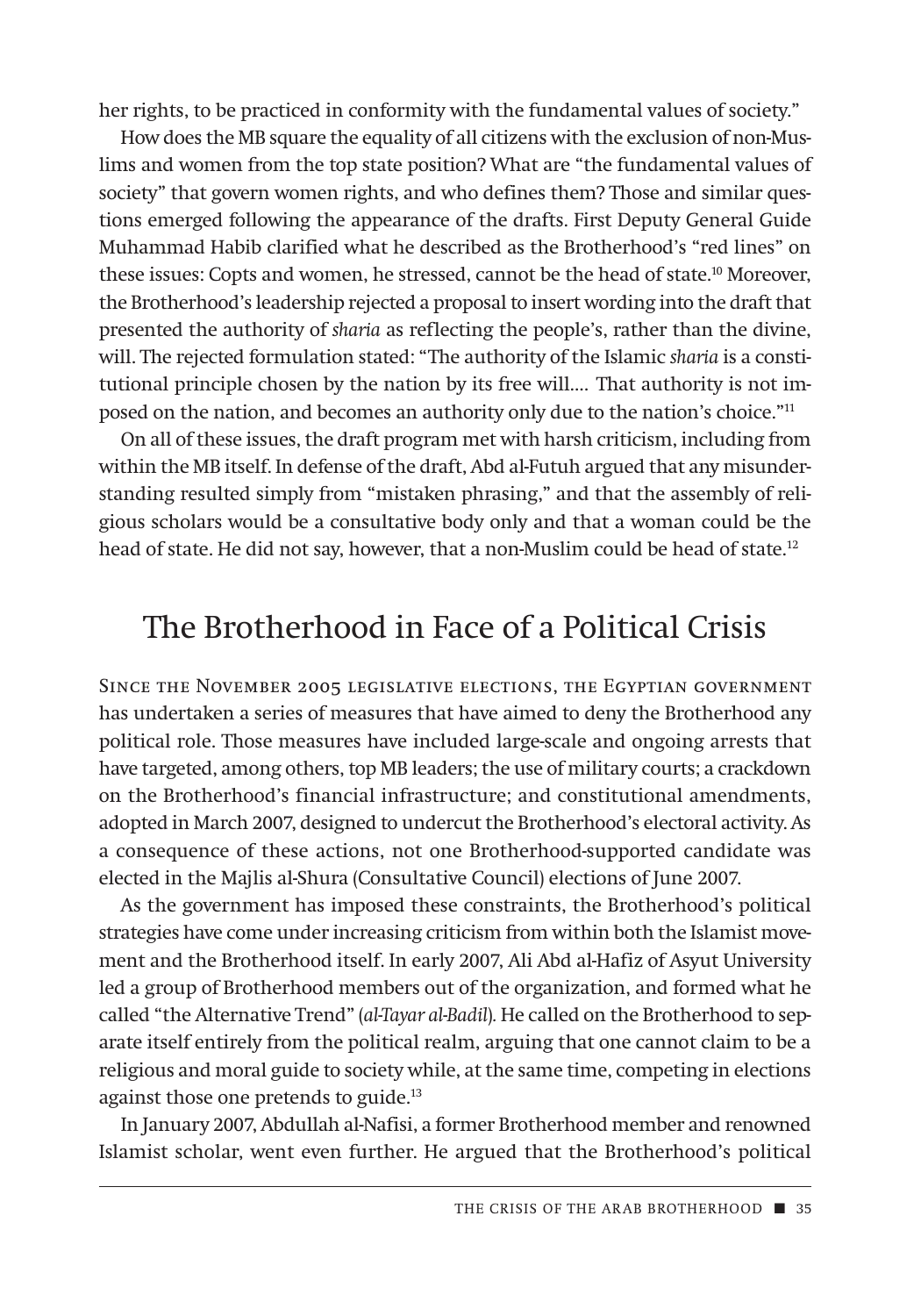strategy had exhausted the movement by involving it in endless skirmishes with the regime, and had few valuable achievements to show for it. By being so immersed in daily political struggles, the Brotherhood had lost strategic direction and long-term systematic thinking, and had become a burden on the Islamist movement itself. It was better for the Brotherhood to dissolve itself, he concluded, and transform itself into a school of thought.14

In a similar argument, Muhammad Salim al-Awa—a well-known Islamist thinker, former Brotherhood member and close associate of Shaykh Yusuf al-Qaradawi urged the Brotherhood in June 2007 to leave politics altogether for ten years. He pleaded that the movement should focus instead on educational, cultural and social work. The Brotherhood's political action had given nothing to the Muslim people of Egypt, he argued, adding that the right way to fight injustice and tyranny is not by running for parliament, but by educating the people and caring for them.15

So far, the Brotherhood's leadership has reacted both to the regime's new constraints and to criticism from Islamists by staying its course. It did not resort to public protests and demonstrations in response to the regime's crackdown, nor has it shown signs of changing its strategy. In response to its critics, the leadership has told its followers that the movement had seen worse repression in its long history, and that it has survived in the past through patience and perseverance.

Moreover, the MB leadership has rejected ideological and organizational change, asserting that the movement has a course, a set of "constants" or "fixed principles" (*thawabit*), and a historical heritage that must be adhered to. Whoever chooses to follow a different path that is not in harmony with the movement's course is free to do so—but only *outside* the movement. As such, the fixed and constant principles of the MB must always be respected and followed, lest the movement disintegrate into factions and parties. It is "our belief that Islam is total, comprehensive, and an integrated whole … it is unimaginable therefore that someone from the ranks should show up, calling for the breaking up of Islam, trying to push the movement into the unknown," wrote Muhammad Habib.<sup>16</sup> (Those "calling for the breaking up of Islam" are either the advocates of separating *siyasah* from *dawa*, or those that favor abandoning the political strategy altogether.)

The Brotherhood's rejection of separating the religious and political realms derives from its view of itself as a comprehensive movement that is committed to the application of *sharia* in all realms of human life. But why has the Egyptian Brotherhood chosen to refrain from violent reaction? This is apparently explained by the Brotherhood's doctrine of pursuing power.

That doctrine is based on the Brotherhood's long-term *dawa* strategy of Islamizing society from the bottom up. According to this plan, the Brotherhood will be able to take power only at the stage of *tamkin,* when the movement will have won the hearts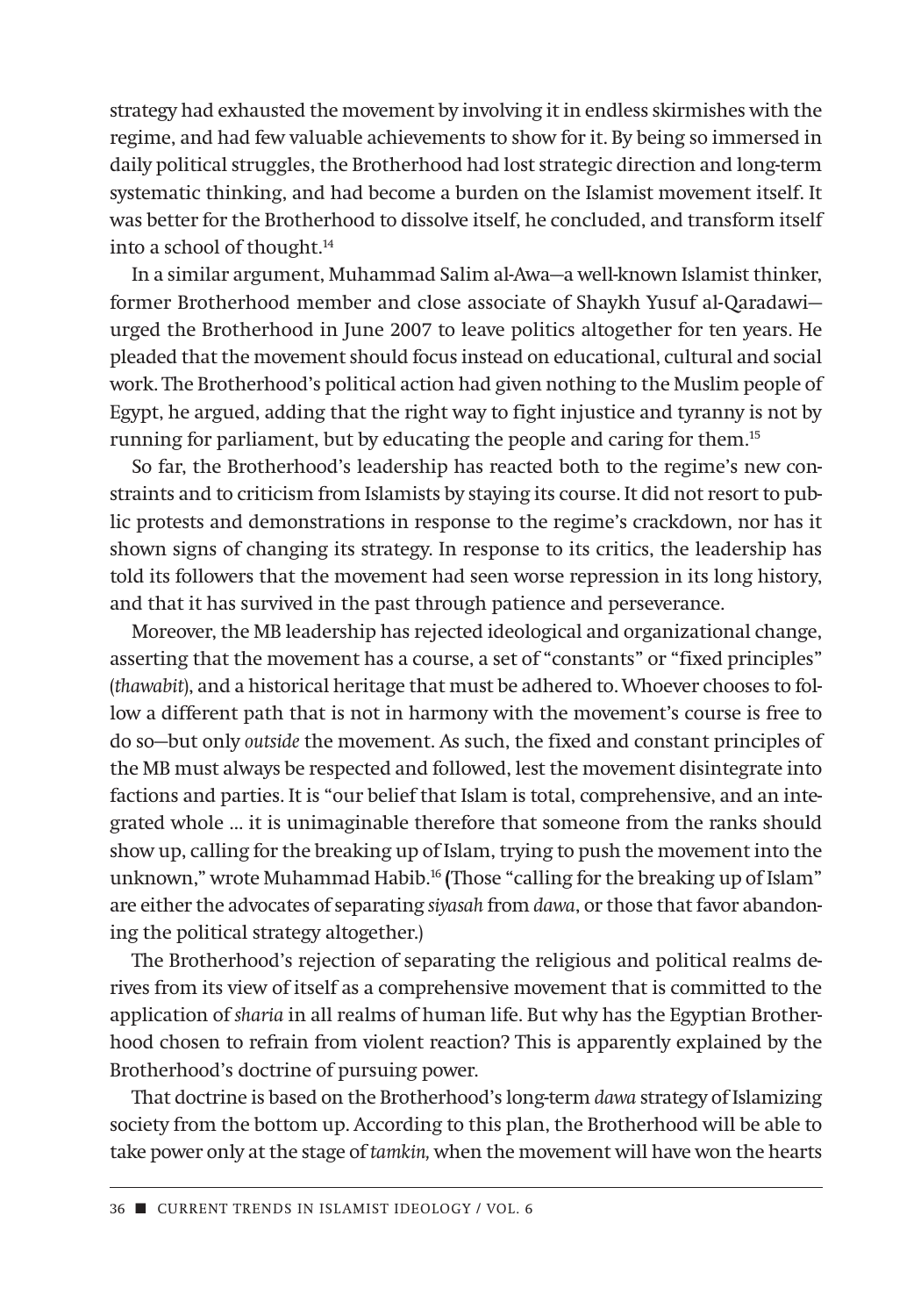and minds of a significant majority, if not all, of the people. At this stage, all the necessary steps to prepare society as whole for the embrace of a fully Islamic order will have been taken. These steps entail, among other things, the penetration and ideological indoctrination of such "influential institutions" as the military, the police, the media, educational institutions like al-Azhar, legal institutions and the parliament. Moreover, the external, international environment also needs to be prepared for the Brotherhood's ascension to power.<sup>17</sup>

The Brotherhood's reaction to the Mubarak regime's imposition of constraints on its activities seems to reflect its assessment that the ground is not yet sufficiently prepared for it to attain power. The Brotherhood's leaders have in fact publicly stated that the organization is not yet ready to assume complete power. The MB's General Guide Muhammad Mahdi Akif has even characterized all the recent cases in which Islamists have assumed power—in Sudan, Iran, Afghanistan and Somalia—as failures, because those regimes were not raised to power by the people's will. He added that the Brotherhood will be ready and able to assume power only when the people accept its message and desire its rule.18 In light of these statements, it appears the Brotherhood leadership has chosen to avoid making any provocative moves, as it does not want to provide the regime with a legitimate reason for taking measures that could put the movement at risk.

Hamas's election victory in Gaza in 2006 and its subsequent formation of a government did not conform to the Egyptian Brotherhood's concept of reaching power either. Both the domestic and external environments were unprepared for it. Indeed, in August 2007 Deputy General Guide Muhammad Habib stated that Hamas's election victory had "negatively affected the political reality in Egypt and in the Arab world"19 (that is to say, Hamas's victory has damaged the prospects of the Brotherhood in the region).

It should be clear that the Brotherhood has not ruled out the use of violence in principle. Although Akif did indeed say in March 2007 that violence would not be one of the Brotherhood's means for reacting to its exclusion from the political system,<sup>20</sup> he later qualified that remark in August 2007. At that time, he did not abjure violence, but argued that violence should not be undertaken when the regime is favored in the balance of power and thus, likely to win in a conflict. As Akif said, "It is not in everyone's interest that violence or a clash take place *now*, and it is not in [our] interest *now* to conduct resistance against the government, because it has millions who have been prepared to confront protests, to repress demonstrators, and to beat and arrest them" (emphasis added).<sup>21</sup>

In light of this, it seems that the Brotherhood's leadership likely believes that there is little advantage in risking further trouble now. Rather, it apparently opts to prepare for the day after President Hosni Mubarak departs, when the Brotherhood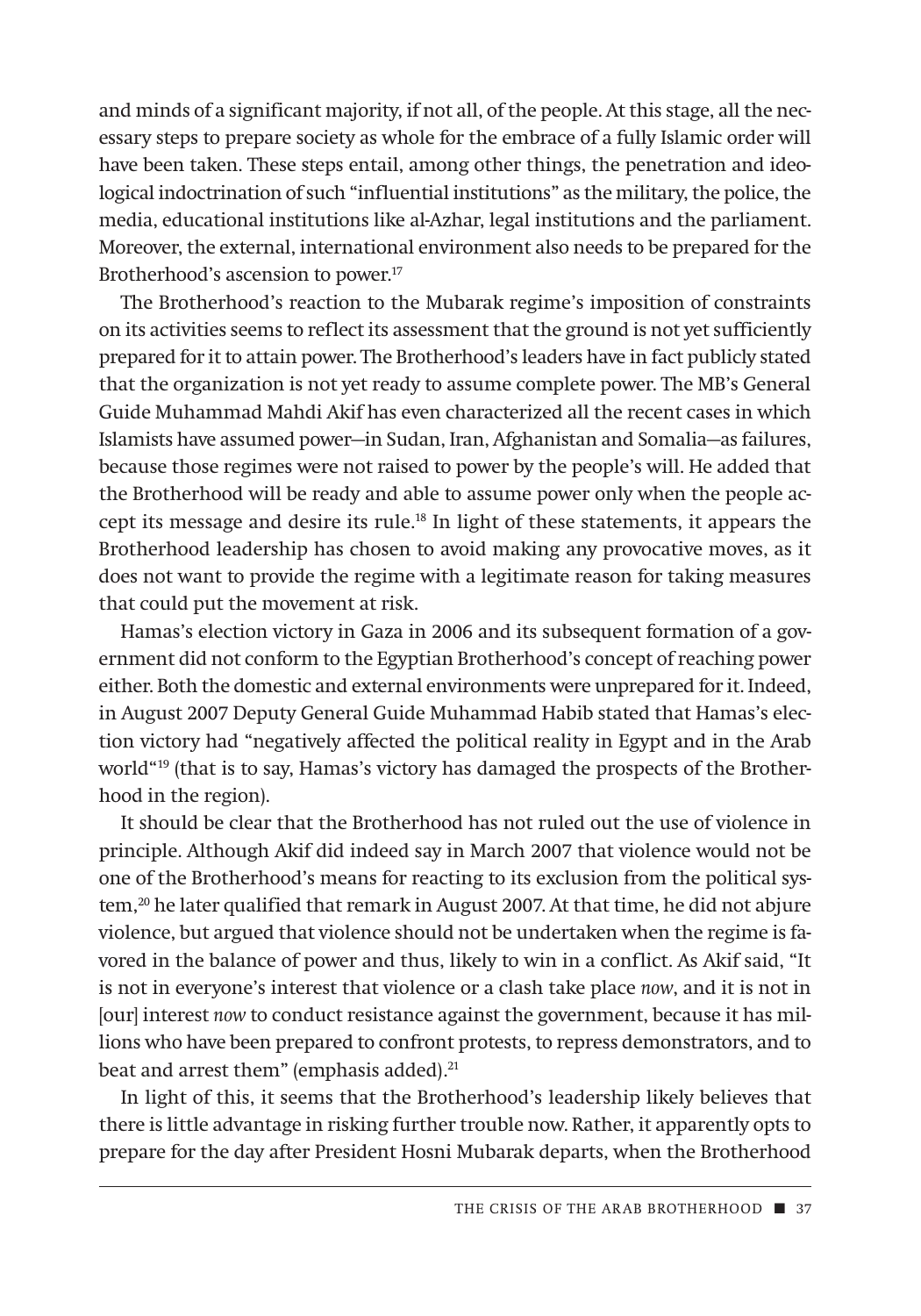will have a chance to play a key role in shaping the new order. Patiently waiting for that time seems to be the Egyptian Brotherhood's chosen option—at least for now.

#### The Jordanian MB

THE JORDANIAN BRANCH OF THE BROTHERHOOD WAS ESTABLISHED IN 1945 TO pursue the Islamization of society, the creation of an Islamic state that would implement *sharia*, the conduct of jihad to liberate occupied Muslim lands, the unification of the Muslim nation, and the liberation of the globe from idols (*tawaghit*).22 In the 1950s and 60s, the Jordanian Brotherhood formed an alliance with the Jordanian state to oppose their common enemy, Nasser's pan-Arabism and socialism. That alliance ended in the 1980s, however, when Islamism became the main ideological rival to the monarchy.

Since then, the Jordanian MB has come under the influence of the radical, *takfiri* ideology of Said Qutb, Abdullah Azzam and others. It has also become increasingly influenced by Hamas. This has led to the Jordanian MB's increasingly confrontational posture toward the state and, in turn, the regime's efforts to contain and reduce the Brotherhood's power.

In 1992, the Jordanian MB formed a political party—the Islamic Action Front (IAF). One reason for the creation of this party was to protect the Jordanian MB's *dawa* activities from any measures the government might adopt against its political activities. The IAF's declared objectives include fostering a return to Islamic life and applying *sharia* in all fields, preparing the Muslim Nation for jihad against Zionist and imperialist enemies, helping the Palestinian cause and seeking to liberate Palestine achieving national unity and liberty, confronting imperialist and foreign influences, and establishing a system of government based on democratic principles and *shura,* or consultation*.* 23

The party's blueprint for a new Jordan, entitled "The Islamist Movement's Vision of Reform in Jordan," demands the implementation of Islamic law, and states that "*sharia* is the source of the laws and of legislation" (*al-Shari'ah al-Islamiyyah hiya masdar al-qawanin wal-tashri'at*)*.* The document further states that the "Islamic Movement" seeks to establish Allah's *sharia* on earth and to construct life on the basis of justice and liberty, in a civil society whose source of authority is Islamic.<sup>24</sup> Far from abandoning the idea of creating an Islamic state that will implement *sharia*, the MB has established a political party committed to advancing that goal.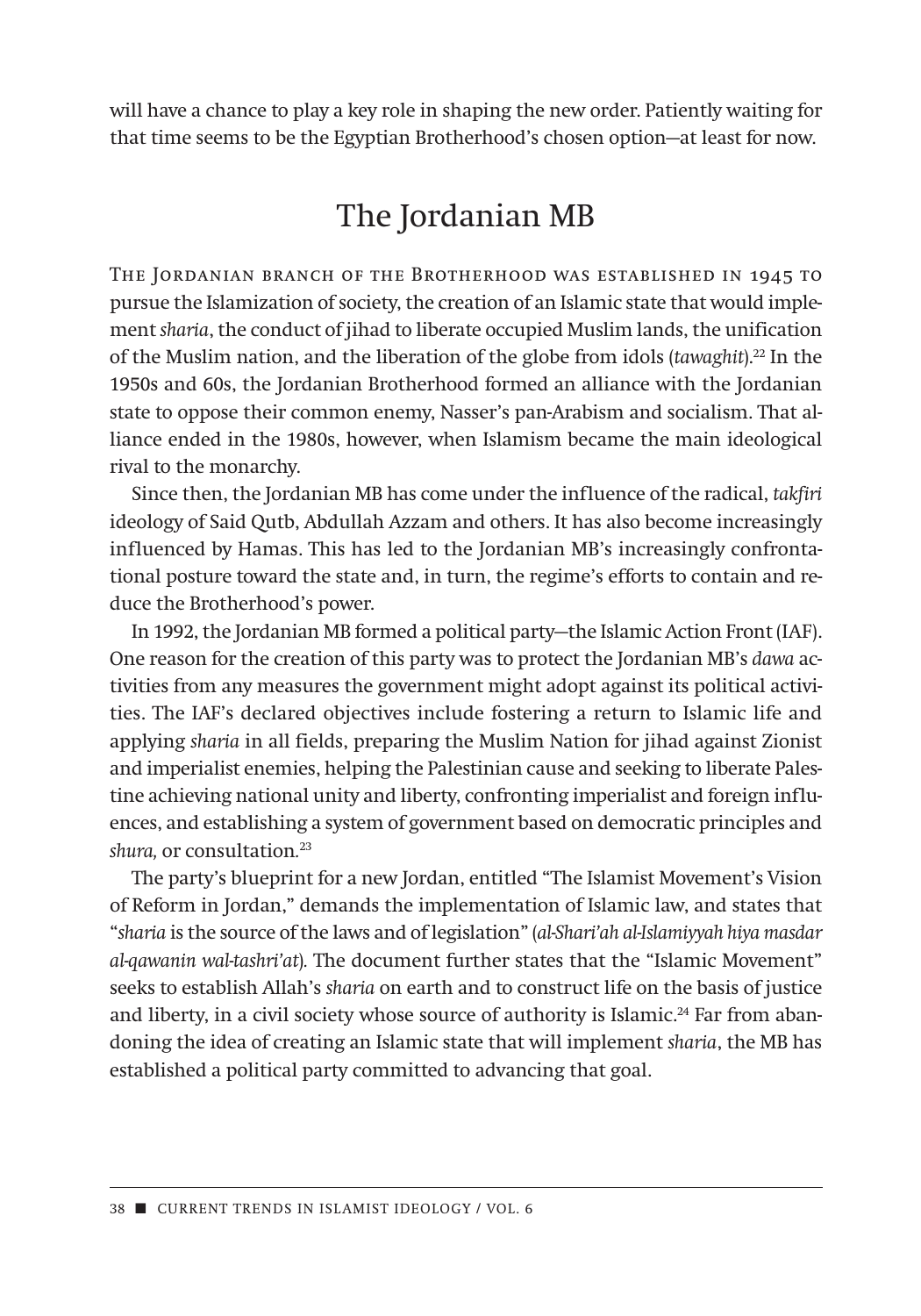## The Brotherhood and the Political Crisis in Jordan

THE MB AND IAF OPPOSE THE JORDANIAN GOVERNMENT ON THE MOST CRITICAL strategic issues. Several *fatwas* issued by the IAF's committee of *sharia* scholars denounced Jordan's alliance with the United States and its assistance to American and allied forces in Iraq. They also attacked the Jordanian king directly, stating that a ruler who allies himself with the enemies of his religion and his nation becomes one of them.25 Another IAF fatwa proclaimed that Jordan's relations with Israel contradicted the *sharia* and must be severed. It said that maintaining those relations amounted to a betrayal of Allah, the Prophet and the Muslim Nation.<sup>26</sup> The IAF has additionally supported the Iran-Hezbollah-Syria-Hamas axis and maintained close contacts with the Syrian regime, despite that regime's persecution of the Syrian branch of the MB.

The Jordanian Brotherhood's strong ties to Hamas raise the question of whether it still is a truly Jordanian organization. Unlike their Egyptian counterparts, the Jordanian Brothers have stated clearly that their aim is to reach power without delay. Following Hamas's 2006 victory in Gaza, IAF leaders expressed confidence that they, too, would soon win an electoral victory, boasting that the Islamic movement was ready to assume political power.<sup>27</sup>

As the Jordanian MB has become more radical, however, the government has moved to limit its power and influence. It passed legislation limiting the Brotherhood's *dawa* activities and implemented new measures to control the movement's financial arm and thus reduce its ability to sustain its country-wide network of social, educational and religious institutions. In July 2007 the MB escalated the standoff with the government by withdrawing from municipal elections while they were in progress, accusing the government of fraud, and threatening to boycott the November 2007 legislative elections. The government responded by signaling that it might ban the Brotherhood from politics.

This confrontation led to an internal dispute within the Brotherhood. Ultimately, more pragmatic voices overcame the opposition of hardliners, and the Brotherhood participated in the legislative elections. But it won only 7 out of the 22 seats that it contested, compared to the 17 it had won in the previous elections.

The Jordanian Brotherhood subsequently claimed that the elections were rigged by the government*.* But according to reliable observers, the Brotherhood's electoral setbacks can not be ascribed wholly to the government's interference. Observers believe that some voters may not have supported the Brotherhood because of its close association with Hamas, whose popular appeal has been waning somewhat especially since its violent takeover of Gaza. In any case, the disaffection of voters with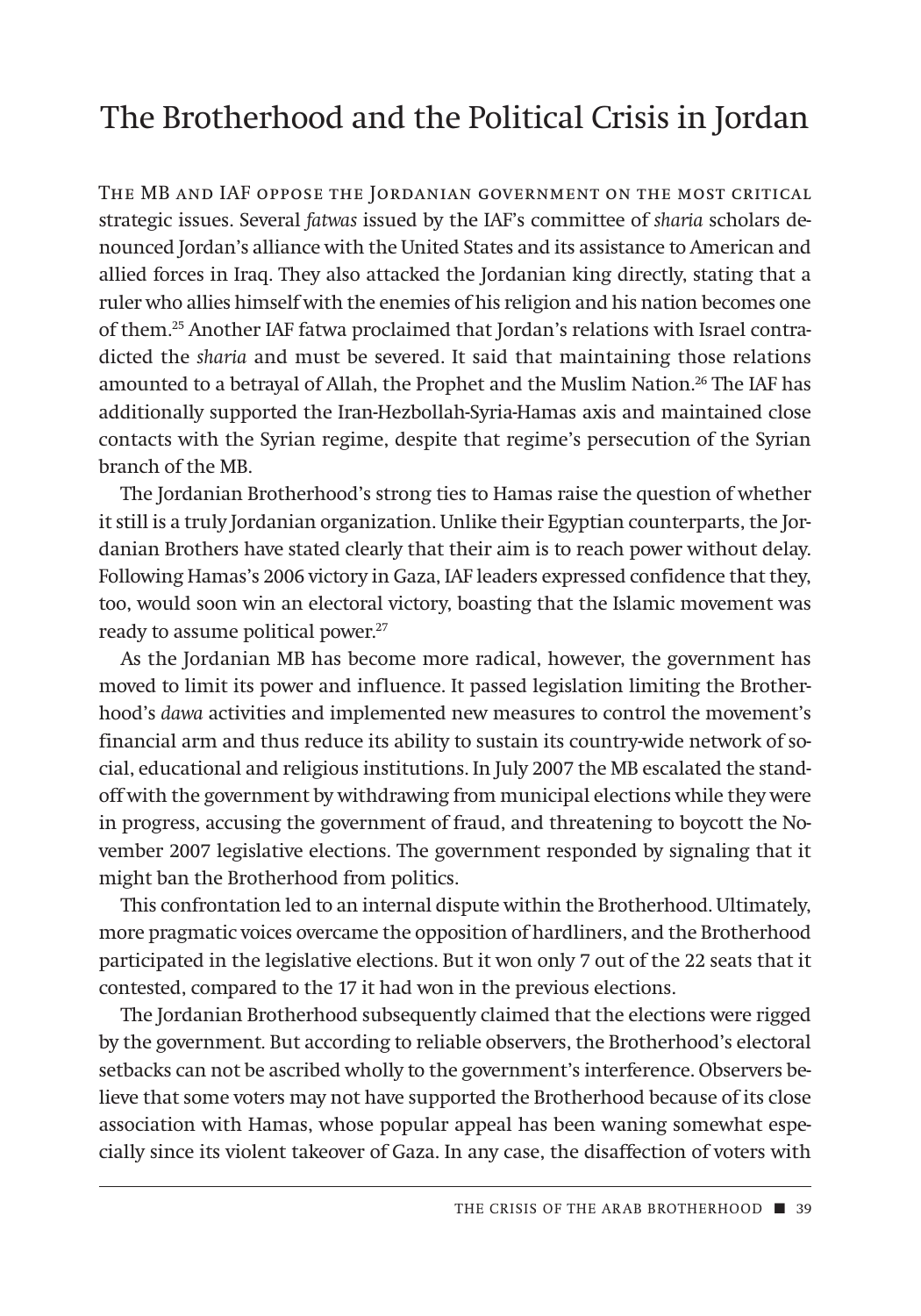the Brotherhood is cited as a major factor in that electoral defeat. As Muhammad Abu Rumman, the Jordanian expert on the MB, has explained:

The organization has totally failed to offer the public a convincing political discourse which would transcend resounding slogans. The people are fed up with those slogans and know for certain that they are unrealistic and incongruous with the citizen's concerns and grave economic conditions. The Brotherhood's electoral campaign was characterized by old, used-up phrases which exposed its candidates as being devoid of any realistic political vision.<sup>28</sup>

This political failure was only one more demonstration of the Jordanian Brotherhood's crisis. That crisis has produced criticism of the MB leadership and calls for a dramatic change of direction. Even before the elections, Ibrahim Gharaibah, a former senior MB member, proposed sweeping organizational and ideological changes, arguing that the Brotherhood had outlived its original mission and that it had lost its direction. He further said that the Brotherhood must choose between three different courses of action—namely, *dawa*, politics or social work—because it was impossible to combine them. He urged the Brotherhood to become a social movement that would focus on organizing and leading the middle classes in the face of new challenges posed by globalization and privatization. Alternatively, he suggested that the Brotherhood movement could either transform itself completely into a political party or turn its political arm into a party that was truly independent of the wider movement.<sup>29</sup>

An article on the Jordanian MB's official website offered yet another strategy, urging the Brotherhood to think "creatively" about new ways to confront repressive regimes. It proposed changing the rules of the political game—for example, by organizing largescale civil disobedience. It called for an end to the "Meccan period" in the Brotherhood's thinking—an allusion to the time when the Prophet Mohammed and his followers were persecuted by the tribes of Mecca, which Mohammed ended abruptly by immigrating to Yathrib. The article further suggested that the MB should react more aggressively to regime repression and follow Hamas's example. "If the Brotherhood's bones are to be broken, why not break the enemy's bones too?," asked the writer.<sup>30</sup>

## MB Views of the "Turkish Model"

The AKP's July 2007 victory in the Turkish elections generated mixed reactions amongst MB branches throughout the Arab world. Some saw the AKP's success as a vindication of the Brotherhood's strategic decision to participate in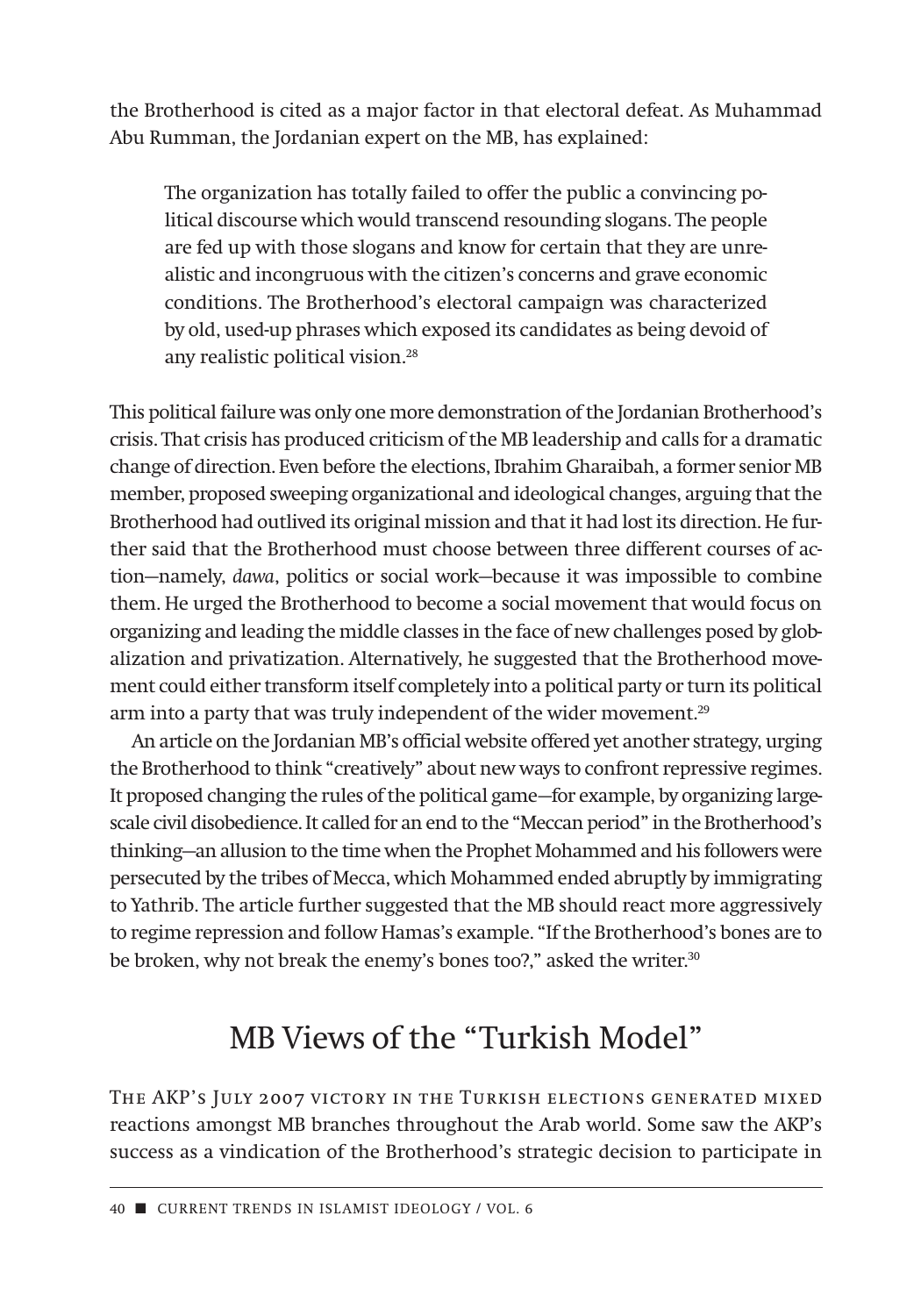electoral politics. Others expressed strong reservations to the very idea of considering the AKP an Islamist party, and voiced doubts about whether the AKP's victory should rightly be considered a victory for the Islamic movement.

Among the AKP's supporters, Shaykh Faisal Mawlawi, the head of Al-Jama'ah al-Islamiyya, the Lebanese Brotherhood branch, had no problem with the AKP's professed commitment to secularism. The AKP did not abandon its Islamic principles, he said, but only tried to achieve what was possible in difficult conditions. Moreover, he argued that the AKP had succeeded in moving a step closer to an original Islamic solution that could be developed and implemented in the age of materialistic globalization.<sup>31</sup> Abdelilah Benkirane, a leader of the Moroccan Justice and Development Party, was more skeptical. As he said, the AKP "are far more advanced in politics than us: we are still in the *dawa* phase. And they may be a role model, but they make too many concessions on Islam: they even serve alcohol at their official receptions, it's shameful."32

For their part, the leaders of the Egyptian Brotherhood rejected any suggestion that their organization was analogous to the AKP. That was probably in reaction to calls for the Egyptian MB to emulate the AKP by shedding the traditional *Ikhwani* ideology, which some have described as unpopular and hence, useless in the political arena. Additionally, the Egyptian Brotherhood's leadership argued forcefully that the AKP was not the right role model for the Islamic movement.<sup>33</sup> Among other things, they claimed that the AKP's goal was merely to wield political power without generating a tangible, substantive Islamic change in society. The Brotherhood, by contrast, seeks political power for the purpose of creating a fully Islamic society. Furthermore, the Egyptian MB leaders pointed out that Turkey's Prime Minister Erdogan adheres to the rules of the Turkish political system, to Turkey's constitution, and to the country's secular identity. This adherence to secularism—or the "AKP's choice," as the Egyptian leaders described it—cannot be the Brotherhood's position in any form. They said that Brotherhood seeks to revive the unified Islamic nation, restore its leading global role, and reestablish the Islamic Caliphate, whereas the AKP has no universal Islamic agenda—and even worse, seeks integration into Europe.

## The MB and the United States

Neutralizing American opposition to the Muslim Brotherhood is a key objective in the Egyptian MB's plan to prepare the way for its future assumption of political power. The Brotherhood's "Reform Initiative," which was launched in March 2004, aimed to persuade outsiders that the Brotherhood was in fact a "moderate Islamist" movement. The MB remains unwilling, however, to pay for dialogue with the United States by making any substantial ideological or political concessions. And as the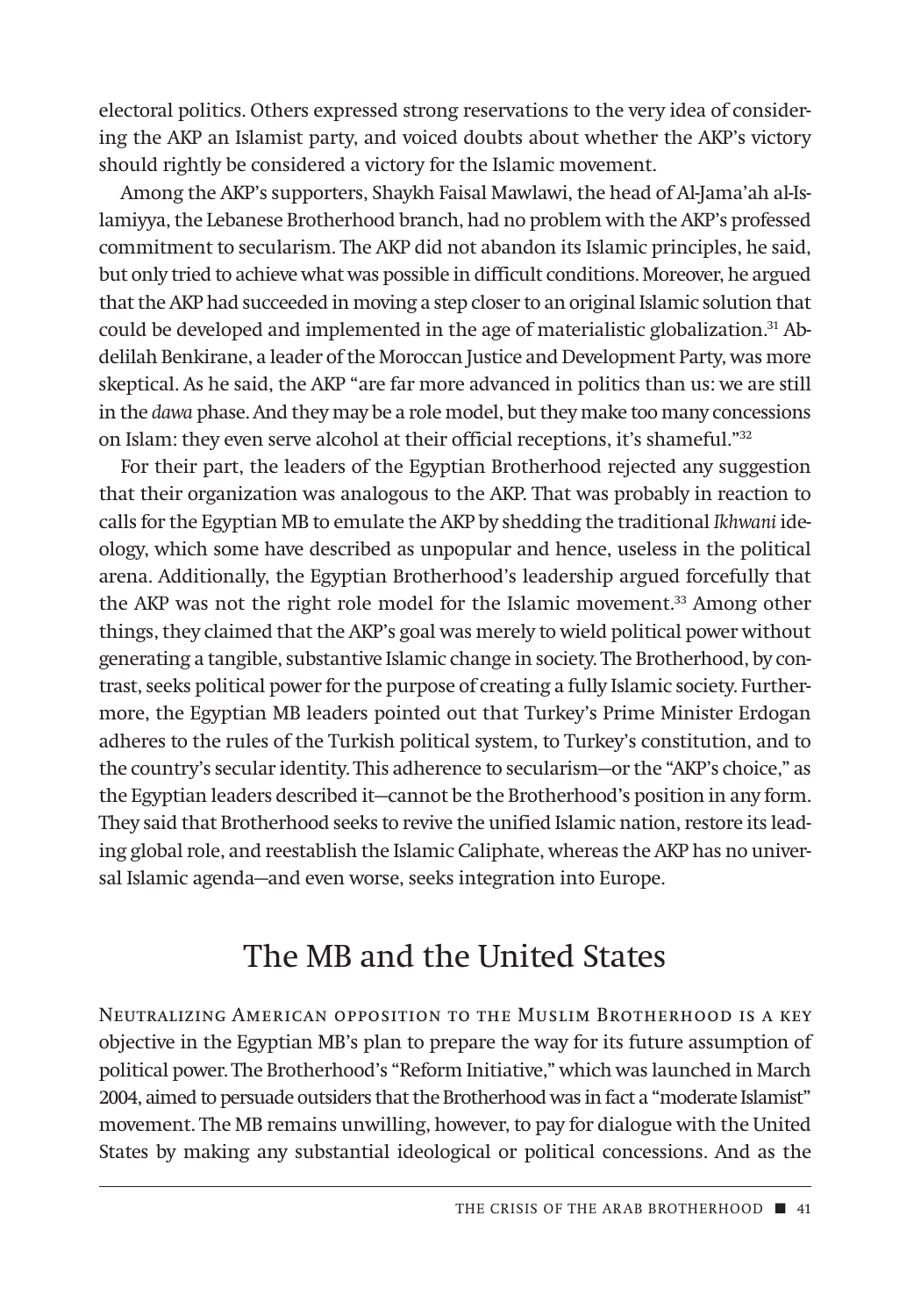self-appointed leader of the Arab Islamic struggle, the Egyptian MB continues to hold firm to the idea that its overall project is in total conflict with that of the United States.

In the view of General Guide Akif, the policies of the United States are particularly hostile toward the Arab and Muslim world.34 He stated in a recent missive that Islam is the only way to save the international community from American tyranny, which is bound to spread a "destructive chaos" (a swipe aimed at what the MB perceives to be the American notion of spreading "constructive chaos" in order to reform the Middle East) and destroy the whole world.

In another recent missive Akif called on young jihadis, like those who committed the suicide attacks in Morocco and Algeria, to direct their efforts, using all possible means, "against the real enemy of the Nation (Umma), the enemy which occupies, kills, desecrates and plunders … in al-Quds, in Baghdad and in Kabul."35 Akif's deputy, Muhammad Habib, said that the role of the Brotherhood was to resist "the American project, which seeks to bring the Nation down to its knees, to weaken its faith, to corrupt its morality, to plunder its resources, and to eradicate its cultural particularity."36

Second generation MB leaders like Issam al-Aryan have expressed interest in dialogue with the United States. But al-Aryan, too, has held firmly to the position that the Brotherhood's project is fundamentally opposed to the American one. He welcomed dialogue "as a cultural and human value," but at the same time pointed to a basic conflict between, on the one hand, "the growing American project of empire and hegemony," and on the other, the Brotherhood's project of constructing an Islamic revival, liberating Muslim lands from any foreign influence, unifying the Arabs, and creating an international Islamic order (*kiyan dawli islami*)*.* 37

In July 2007 al-Aryan called for opening relations with the West, but he warned that the Muslim Brothers should not submit to Western dictates and unfair preconditions. The purpose of any dialogue with the West, as he saw it, was to demand that the West respect the right of Muslims to choose their way of life and to be ruled by the *sharia* (*wa-shari'atihim allati tahkumuhum*)*.* The West should not impose another system on Muslim countries.<sup>38</sup>

## The Brotherhood and the Shi'a Question

While Egyptian Brotherhood leaders have voiced criticisms about Iran's role in Iraq and the Shi'a resurgence, they also see Iran and Hezbollah as major partners in the struggle against Israel and the U.S. In the past, this has meant that the Egyptian MB has routinely rejected the view that Iran constitutes a strategic threat to Arabs. Moreover, it has generally welcomed Iran's nuclear program by reiterating the Iranian regime's claim that the program was for peaceful purposes, while at the same time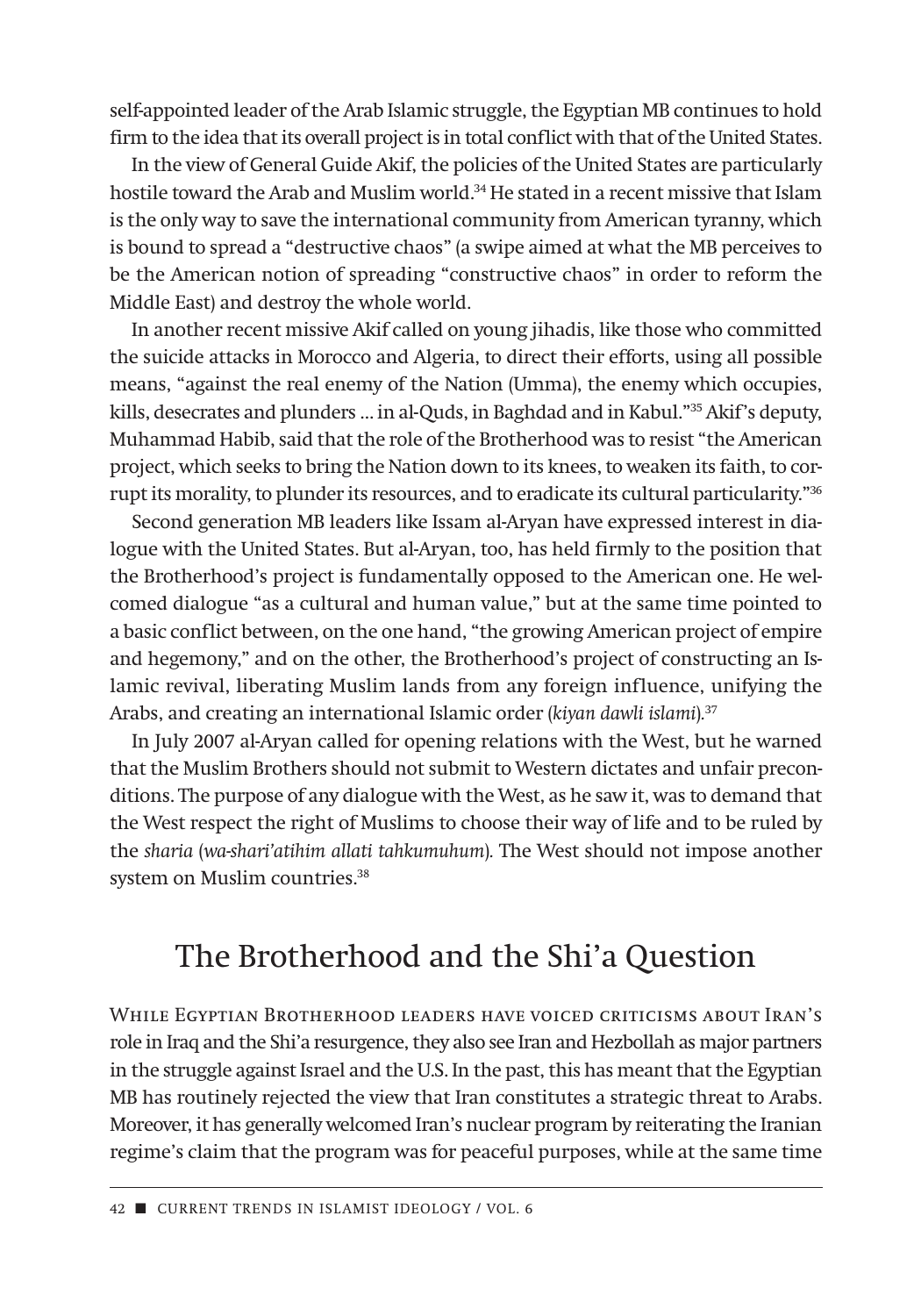adding that any possible military purpose would "create a sort of a balance" between the Arab and Islamic world, on the one hand, and Israel and its allies on the other.<sup>39</sup>

The Egyptian MB has also tended not to show much concern over Iran's efforts to spread Shi'a Islam in Arab countries. Akif has repeatedly dismissed the phenomenon of Sunni conversions to Shi'a Islam in Egypt as insignificant, and has rejected the idea of a rising, increasingly powerful "Shi'a crescent" as neither logical nor realistic.40 His position has been that the rivalry between Sunnis and Shi'a should be postponed until the day when the Muslim Nation has won its battles with the West and the Muslims have recovered all their rights.

In May 2007, however, the Egyptian Brotherhood's public pronouncements about Iran and the Shi'a as a whole seemed to change somewhat after meetings between the United States and Iran were announced. Akif, for instance, warned that such negotiations were likely to make Iran the dominant regional actor and thus would threaten the power of Arab Sunni states.<sup>41</sup> More recently, the Deputy General Guide Habib said that Iran's role in the Middle East was "raising concerns," and that Iran was seeking to enlarge its sphere of influence into Arab societies. He added, however, that Iran's strategy was a legitimate response to American policies in the region, and roundly criticized what he called the "Arab moderate axis" for serving American interests. He further urged Arab countries to stand up to the United States and support Islamic "resistance projects" (*mashru'at al-muqawamah*) worldwide.<sup>42</sup>

Generally speaking, the Jordanian MB's attitude toward Iran and toward Shiism as a whole appears to be much less coherent than that of the Egyptian branch. In fact, the MB's Jordanian branch appears to be internally deeply divided on the Shi'a question. The *takfiri*, anti-Shi'a sentiment within its ranks conflicts with its professed solidarity with Hamas, Iran's ally. Therefore, while the Jordanian MB highly values Iran's support of the Palestinian cause, it has also been deeply critical of Iran's role in the destruction, sectarianism, and violence against Sunnis in Iraq, going so far as to allege that Iran actually facilitated the American invasion of that country. It has also been claimed that Iran helped the United States topple the Sunni Taliban regime in Afghanistan.<sup>43</sup>

## Conclusion

In both Egypt and Jordan, the Muslim Brotherhood's participation in electoral politics has not occasioned any changes in its basic ideology or objectives. The MB remains committed to the creation of an Islamic state. It should come as no surprise, therefore, that the Egyptian MB's draft party program calls for a state ruled by *sharia*. The novelty of the draft program lies in the way the MB seeks to institutionalize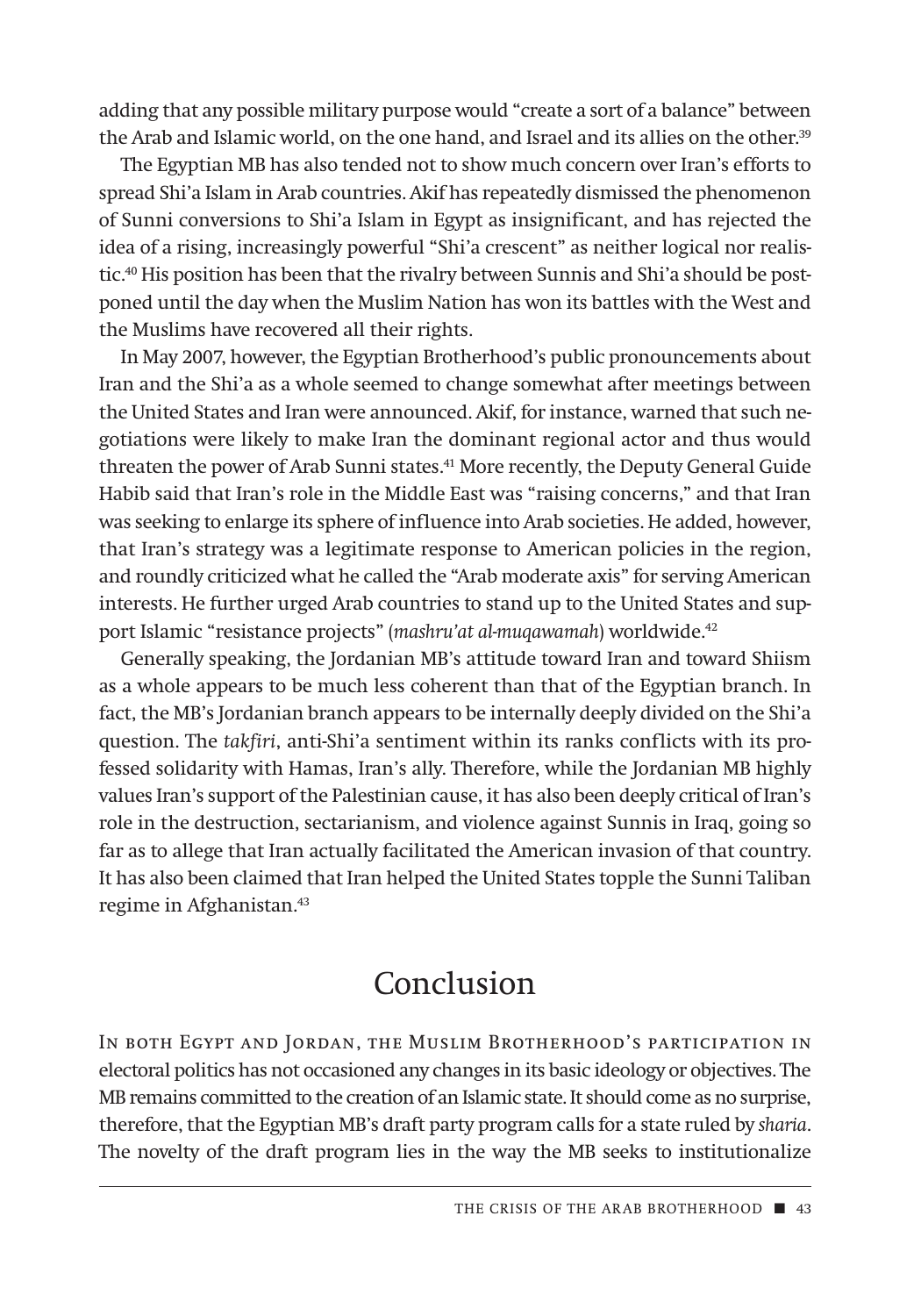that rule, namely through the assembly of jurists. That may help explain, incidentally, the Egyptian Brotherhood's professed solidarity with Iran, which first implemented the concept of rule of the jurists during its revolution in 1979, in addition to the Brotherhood's identifying with Iran's anti-American and anti-Israeli positions. From the MB's point of view, Islamic parties like Turkey's AKP represent an adjustment to new global realities and a desire to integrate into the global system whereas by contrast, the Iranian regime, like the MB, rejects the current world order, and seeks to construct an alternative, Islamic one.

The crisis in which the MB organizations in both Egypt and Jordan find themselves is very much a product of the MB being both a *dawa* movement, committed to the creation of an Islamic order, and a political actor that is forced to work within the existing framework of nation states and popular politics. Despite the ideological incongruities and incoherence that these dual approaches and roles produce, the MB has shown itself to be unwilling to alter its basic ideological agenda or to modify its organizational structure. Some point to a generation gap inside the Brotherhood and presume that a younger generation is more pragmatic and political and less ideological than the old guard. They argue that this younger generation will ultimately transform the MB into a political organization, which will, in turn, moderate the Brotherhood's radical ideology. In fact, however, the generation gap does *not* correspond to an ideological one. Although they may differ in their choice of tactics, the "second generation" leaders in Egypt share the ideological commitments of their elders regarding the Brotherhood's objectives.

Muhammad Abu Rumman, the Jordanian journalist and expert on the Islamist movements, has suggested that Arab Islamists have tolerated and even justified the ideological stagnation within their movements by the fact that their adherents are too preoccupied with state repression to be able to develop and change. But the Turkish Islamist movement, he remarks, was also besieged and persecuted for decades, but its leaders nonetheless managed to develop, innovate and thus lead the movement out of the constraints imposed on it by the regime.<sup>44</sup> Neither can regime repression explain the modest electoral gains of the Moroccan Brotherhood's Justice and Development Party. According to the Egyptian analyst Khalil Anani, those electoral gains may indicate that Arab societies as a whole are not deeply convinced of the effectiveness or desirability of "the Islamic solution" offered by the Islamists.45

The Muslim Brotherhood's generation-old project is being blocked, and the movement is being called on to reexamine its objectives and strategies. So far the Brotherhood has not opted to make any fundamental change. It survived major crises in the past by being able to exploit opportunities and turn adversities to its advantage. But the question of how the Muslim Brotherhood will emerge from its present crisis remains to be answered.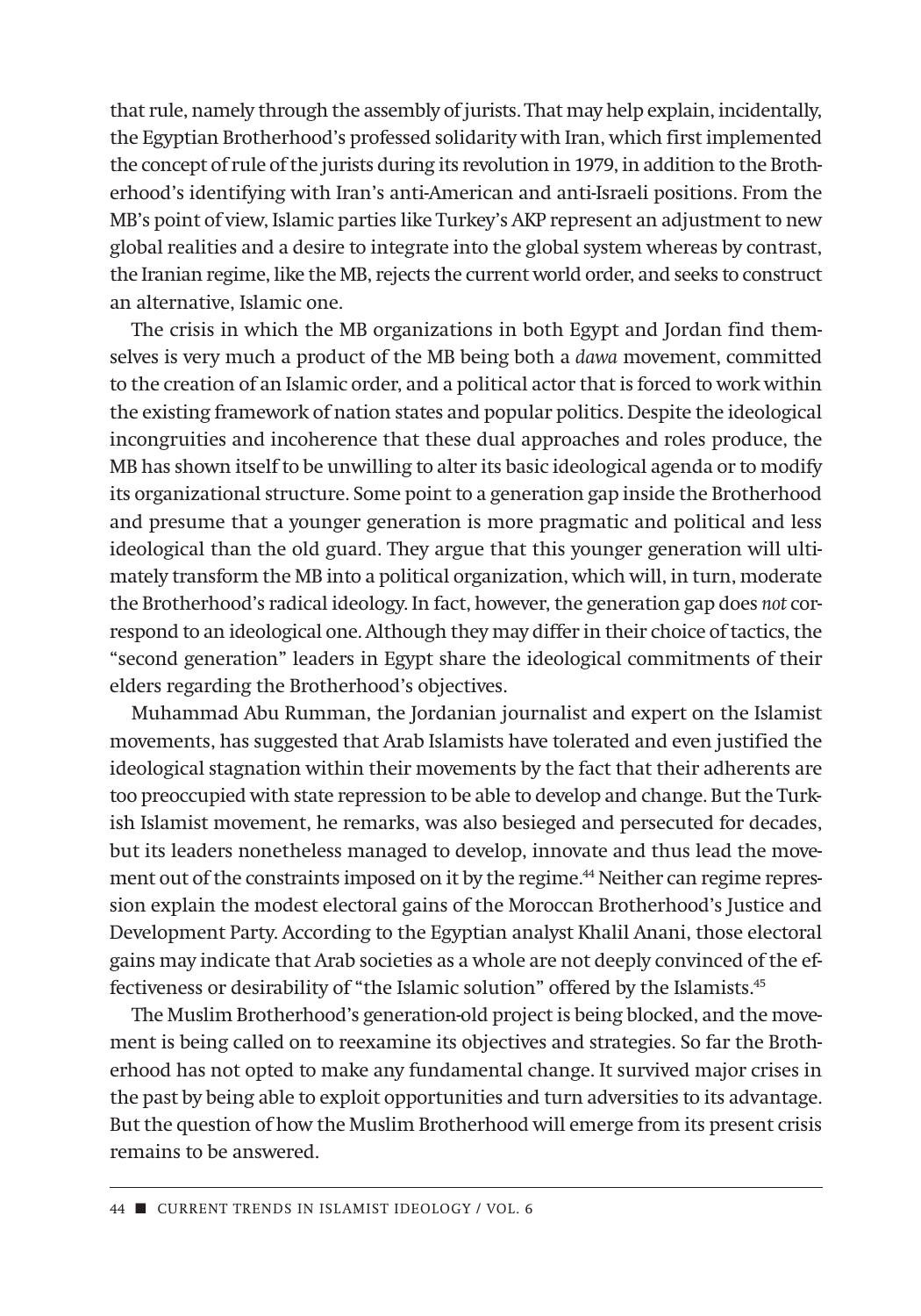#### NOTES

1. Khalil al-'Anani, "Hal Iktamal Qaws Intikasat al-Islamiyyin al-'Arab?" http://www.daralhayat.com/opinion/09-2007/item-20070926-42f60a75-c0a8-10ed-00c3 e8c477ec2c9e/story.html, 27 September 2007.

2. Idris Lagrini, "Al-Harakat al-Islamiyyah al-Musharikah fi al-Mu`assasat al-Siyasiyyah fi al-Bilad al-'Arabiyyah wa-Turkiya," http://www.islamismscope.com/index.php?art/id:220; Ámru Hamzawi, "Anmat Musharakat al-Harakat al-Islamiyyah fi al-*Siyasah* al-'Arabiyyah," *Al-Hayat* (24 July 2007); 'Abd al-Salam Tawil, "Qira`ah fi al-Masar al-Siyasi li-Hizb al-'Adalah wal-Tanmiyah al-Maghribi," www.islamismscope.com/index.php?art/id:332; Husam Tamam, "Al-Maghrib–Dars fi al-'Alaqah bayna al-Da'awi wal-Siyasi, fi Manhajiyat al-Tamyiz wa-Idaratihi Waqi'iyyan," http://www.islamonline.net/arabic/Daawa/movement/2006/07/03c.shtml, 25 July 2006.

3.www.ikhwanonline.com/Article.asp?ArtID=120&SecID=0.

4. Richard P. Mitchell, *The Society of the Muslim Brothers* (London: Oxford University Press, 1969), p. 14.

5. www.ikhwanonline.com, 3 March 2004.

6. "Inside the Muslim Brotherhood—an Interview with Abdul Moneim Abu El-Foutouh," *Islamism Digest* (August 2006), www.cfsot.com/publications/ISLAM~2.pdf.

7. "Dr. al-'Aryan Yaktub: Al-Ikhwan al-Muslimun wa-intikhabat Majlis al-Shura, limadha Nashtarik?" http://www.ikhwanonline.com/Article.asp?ArtID=28550&SecID=390, 22 May 2007.

8. "Barnamaj Hizb al-Ikhwan al-Muslimin, al-Isdar al-Awwal," http://www.islamonline.net/arabic/Daawa/2007/08/ikhwan.pdf. 25 August 2007.

9. Muhammad Baha`, "Barnamij Hizb al-Ikhwan- Iyjabiyyat wa-Silbiyyat," http://www.islamonline.net/servlet/Satellite?c=article\_C&cid=11899593748568&pagename=Zonearabic-Daawa%2FDWALayout, 24 September 2007.

10. First Deputy General Guide Muhammad Habib, quoted in http://www.islamonline.net/servlet/Satellite?c=Article\_C&cid=1184649919338&pagename=zone-Arabic-Daawa%2FDWALayout, 16 August 2007.

11. "Ta'dilat Mufakkir Qubti 'ala Barnamaj al-Ikhwan," http://www.islamonline.net/servlet/Satellite?c=articleA\_C&cid=1188044035567&pagename=Zone-Arabic-Daawa%2FDWALout, 3 September 2007.

12. "Abu al-Futuh Yahki Qissat Barnamij al-Ikhwan," http://www.islamonline.net/servlet/Satellite?c=ArticleA\_C&cid=1190886237309&pagename=Zone-Arabic-Daawa%2FDWALayout, 9 October 2007.

13. *Al-Sharq al-Awsat* (30 June 2007); www.masrawy.com/News/2007/Egypt/Politics/May/28/ikhwanasiut.aspx, 28 May 2007. See also Mamduh Thabit, "Qiyadi Munshaqq 'an al-Ikhwan Yad'u ila 'Tayar Badil," www.almasry-alyoum.com/article.aspx?ArticleID=62839, 31 May 2007; 'Abdullah al-Tahawi, "Kuntu Ikhwaniyan," www.masr.20at.com/newArticle.php?sid=10315, 21 May 2007; "Al-Tayar al-Badil," http://elbarode.maktoobblog.com/?post=340200.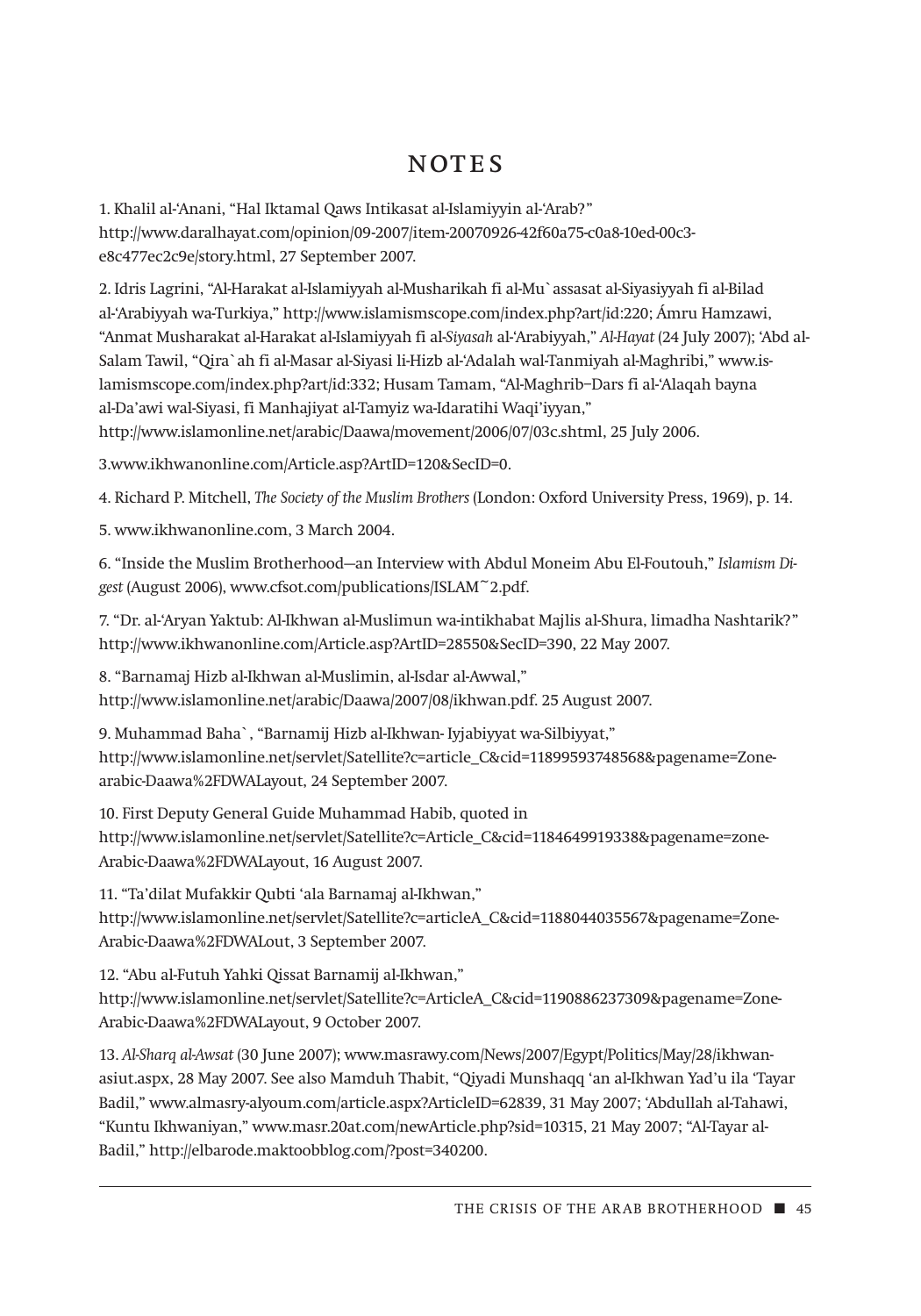14. 'Abdullah ben Fahd al-Nafisi, "Al-Halah al-Islamiyyah fi Qatar," *Al-Manar al-Jadid,* no. 37 (January 2007), www.almanaraljadeed.com/show.asp?newid=31783&pageid=18.

15. "Al-'Awa: Ad'u al-Ikhwan ila Tark al-'Amal al-Siyasi," *Islamonline* (10 June 2007), http://www.islamonline.net/servelet/Satellite?c=ArticleA\_C&cid=1181062529733&pagename=Zone-Arabic-News/NWALayout.

16. http://www.ikhwanonline.com/Article.asp?ArtID=29851&SecID=391, 21 July 2007; http://www.ikhwanonline.com/Article.asp?ArtID=30193&SecID=391, 5 August 2007; Muhammad Habib, http://www.islamonline.net/servlet/Satellite?c=ArticleA\_C&cid=1184649919338&pagename=zo ne-arabic-Daawa%2FDWALayout, 16 August 2007.

17. "Al-Watha`iq al-Sirriyyah lil-Ikhwan al-Muslimin" (The Secret Documents of the MB), *Al-Musawwar Weekly* (3 June 1994): 20-23, 70-73; "Khuttat al-Ikhwan lil-Istila` 'ala al-Hukm" (The MB's Plan to Take Over Power), *Al-Musawwar Weekly* (10 June 1994): 14 -19, 78.

18. Interview in http://www.alwatan.com.kw/Default.aspx?pageId=84&MgDid=483589, 27 March 2007.

19. www.ikhwanonline.com, 15 August 2007.

20. Interview in http://www.alwatan.com.kw/Default.aspx?pageId=84&MgDid=483589, 27 March 2007.

21. Interview in http://www.al-araby.com/docs/modules.php?name=News&file=article&sid=130746.

22. "The Objectives and the Means" of the Jordanian MB, posted on the organization's official site, www.ikhwan-jor.org/ikhwan\_jo\_ahdaf.htm.

23. IAF's Fundamental Regulations–The Seventh Edition, posted since 1 August 2002 on the IAF's official website, www.jabha.net/body4.asp?field=doc&id=2.

24. http://www.jabha.net/aslah.ASP, accessed 17 September 2007.

25. www.jabha.net/body5.asp?field=ftawa&id=3.

26. "Fatwa Shar'iyyah Sadirah 'an Lajnat 'Ulama al-Shari'ah al-Islamiyyah fi Hizb al-'Amal al-Islami," www.jabha.net/body5.asp?field=ftawa&id=15, 8 April 2002.

27. IAF leader Zaki Bani Irshid iterview on www.ikhwanonline.com, 13 May 2006.

28. Muhammad Abu Rumman, "al-Ikhwan ba'd al-Hazimah," Al-Ghad, 22 November 2007, http://www.alghad.jo/index.php?article=7597.

29. Ibrahim Gharaibah, "Al-Ikhwan al-Muslimun fi Muwajahat al-Mustaqbal," http://www.alghad.jo/index.php?article=6424, 30 May 2007; Ibrahim Gharaibah, "Al-Ikhwan al-Muslimun wa-Tahawwulat al-'Amal al-Siyasi," http://www.alghad.jo/index.php?article=6462, 5 June 2007.

30. Usama Abu Irshid, "Hamas Tudashshin Bidayat Nihayat 'al-Hiqbah al-Makkiyyah' fi al-Tafkir al-Ikhwani," http://www.ikhwan-jor.com/modules.php?name=News&file=article&sid=672, 22 June 2007.

31. http://www.egyptwindow.net/modules.php?name=News&file=print&sid=6034, 24 July 2007.

32. Quoted by Wendy Kristiansen, "Can Morocco's Islamists Check al-Qaida?" *Le Monde diplomatique* (August 2007), http://mondediplo.com/2007/08/06morocco.